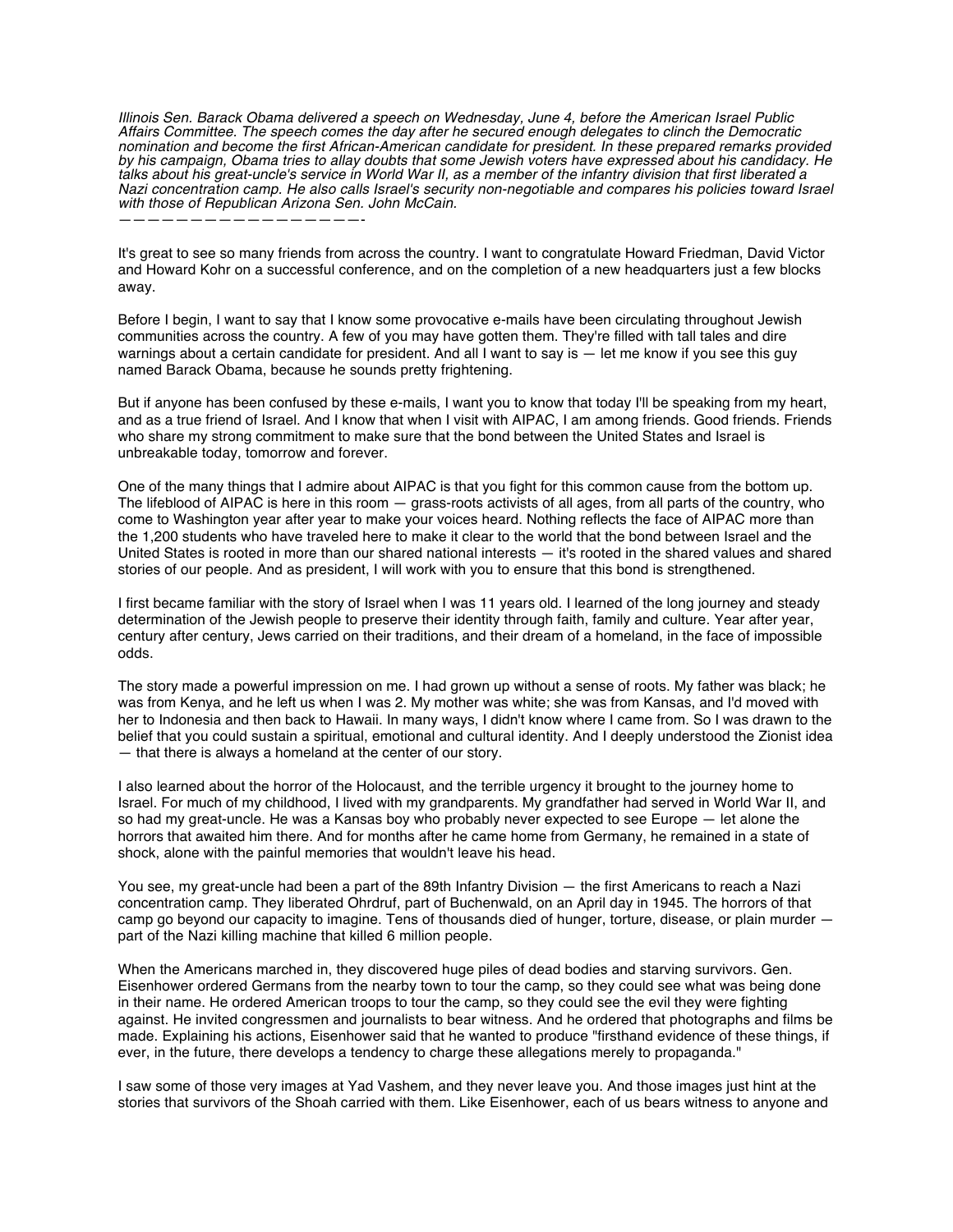everyone who would deny these unspeakable crimes, or ever speak of repeating them. We must mean what we say when we speak the words "never again."

It was just a few years after the liberation of the camps that David Ben-Gurion declared the founding of the Jewish State of Israel. We know that the establishment of Israel was just and necessary, rooted in centuries of struggle and decades of patient work. But 60 years later, we know that we cannot relent, we cannot yield, and as president I will never compromise when it comes to Israel's security.

Not when there are still voices that deny the Holocaust. Not when there are terrorist groups and political leaders committed to Israel's destruction. Not when there are maps across the Middle East that don't even acknowledge Israel's existence, and government-funded textbooks filled with hatred toward Jews. Not when there are rockets raining down on Sderot, and Israeli children have to take a deep breath and summon uncommon courage every time they board a bus or walk to school.

I have long understood Israel's quest for peace and need for security. But never more so than during my travels there two years ago. Flying in an [Israeli Defense Forces] helicopter, I saw a narrow and beautiful strip of land nestled against the Mediterranean. On the ground, I met a family who saw their house destroyed by a Katyusha rocket. I spoke to Israeli troops who faced daily threats as they maintained security near the blue line. I talked to people who wanted nothing more simple, or elusive, than a secure future for their children.

I have been proud to be a part of a strong, bipartisan consensus that has stood by Israel in the face of all threats. That is a commitment that both John McCain and I share, because support for Israel in this country goes beyond party. But part of our commitment must be speaking up when Israel's security is at risk, and I don't think any of us can be satisfied that America's recent foreign policy has made Israel more secure.

Hamas now controls Gaza. Hezbollah has tightened its grip on southern Lebanon, and is flexing its muscles in Beirut. Because of the war in Iraq, Iran  $-$  which always posed a greater threat to Israel than Iraq  $-$  is emboldened and poses the greatest strategic challenge to the United States and Israel in the Middle East in a generation. Iraq is unstable, and al-Qaida has stepped up its recruitment. Israel's quest for peace with its neighbors has stalled, despite the heavy burdens borne by the Israeli people. And America is more isolated in the region, reducing our strength and jeopardizing Israel's safety.

The question is how to move forward. There are those who would continue and intensify this failed status quo, ignoring eight years of accumulated evidence that our foreign policy is dangerously flawed. And then there are those who would lay all of the problems of the Middle East at the doorstep of Israel and its supporters, as if the Israeli-Palestinian conflict is the root of all trouble in the region. These voices blame the Middle East's only democracy for the region's extremism. They offer the false promise that abandoning a stalwart ally is somehow the path to strength. It is not, it never has been, and it never will be.

Our alliance is based on shared interests and shared values. Those who threaten Israel threaten us. Israel has always faced these threats on the front lines. And I will bring to the White House an unshakeable commitment to Israel's security.

That starts with ensuring Israel's qualitative military advantage. I will ensure that Israel can defend itself from any threat — from Gaza to Tehran. Defense cooperation between the United States and Israel is a model of success, and must be deepened. As president, I will implement a Memorandum of Understanding that provides \$30 billion in assistance to Israel over the next decade — investments to Israel's security that will not be tied to any other nation. First, we must approve the foreign aid request for 2009. Going forward, we can enhance our cooperation on missile defense. We should export military equipment to our ally Israel under the same guidelines as NATO. And I will always stand up for Israel's right to defend itself in the United Nations and around the world.

Across the political spectrum, Israelis understand that real security can only come through lasting peace. And that is why we  $-$  as friends of Israel  $-$  must resolve to do all we can to help Israel and its neighbors to achieve it. Because a secure, lasting peace is in Israel's national interest. It is in America's national interest. And it is in the interest of the Palestinian people and the Arab world. As president, I will work to help Israel achieve the goal of two states, a Jewish state of Israel and a Palestinian state, living side by side in peace and security. And I won't wait until the waning days of my presidency. I will take an active role, and make a personal commitment to do all I can to advance the cause of peace from the start of my administration.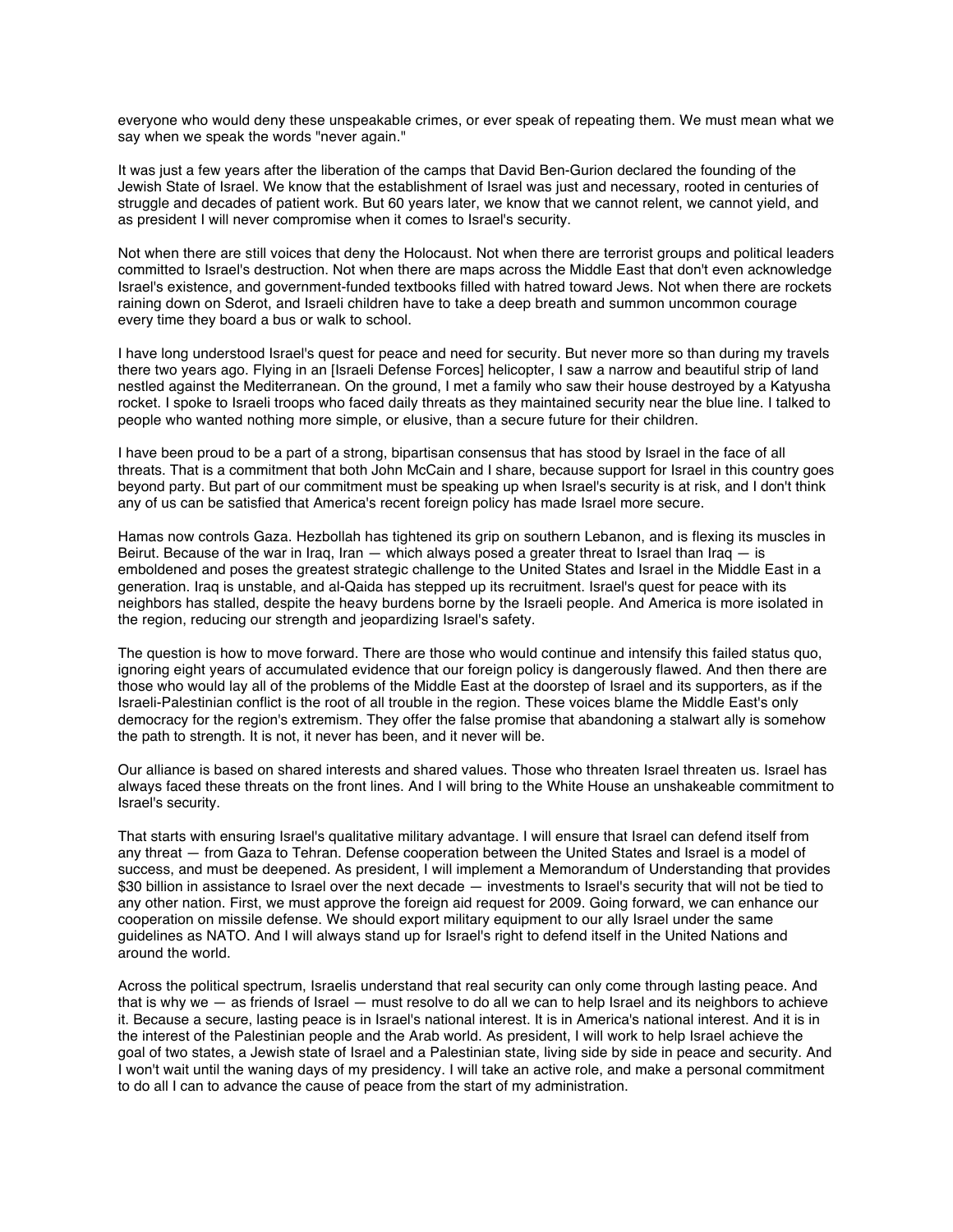The long road to peace requires Palestinian partners committed to making the journey. We must isolate Hamas unless and until they renounce terrorism, recognize Israel's right to exist, and abide by past agreements. There is no room at the negotiating table for terrorist organizations. That is why I opposed holding elections in 2006 with Hamas on the ballot. The Israelis and the Palestinian Authority warned us at the time against holding these elections. But this administration pressed ahead, and the result is a Gaza controlled by Hamas, with rockets raining down on Israel.

The Palestinian people must understand that progress will not come through the false prophets of extremism or the corrupt use of foreign aid. The United States and the international community must stand by Palestinians who are committed to cracking down on terror and carrying the burden of peacemaking. I will strongly urge Arab governments to take steps to normalize relations with Israel, and to fulfill their responsibility to pressure extremists and provide real support for President Abbas and Prime Minister Fayyad. Egypt must cut off the smuggling of weapons into Gaza. Israel can also advance the cause of peace by taking appropriate steps – consistent with its security — to ease the freedom of movement for Palestinians, improve economic conditions in the West Bank, and to refrain from building new settlements — as it agreed to with the Bush administration at Annapolis.

Let me be clear. Israel's security is sacrosanct. It is non-negotiable. The Palestinians need a state that is contiguous and cohesive, and that allows them to prosper — but any agreement with the Palestinian people must preserve Israel's identity as a Jewish state, with secure, recognized and defensible borders. Jerusalem will remain the capital of Israel, and it must remain undivided.

I have no illusions that this will be easy. It will require difficult decisions on both sides. But Israel is strong enough to achieve peace, if it has partners who are committed to the goal. Most Israelis and Palestinians want peace, and we must strengthen their hand. The United States must be a strong and consistent partner in this process — not to force concessions, but to help committed partners avoid stalemate and the kind of vacuums that are filled by violence. That's what I commit to do as president of the United States.

The threats to Israel start close to home, but they don't end there. Syria continues its support for terror and meddling in Lebanon. And Syria has taken dangerous steps in pursuit of weapons of mass destruction, which is why Israeli action was justified to end that threat.

I also believe that the United States has a responsibility to support Israel's efforts to renew peace talks with the Syrians. We must never force Israel to the negotiating table, but neither should we ever block negotiations when Israel's leaders decide that they may serve Israeli interests. As president, I will do whatever I can to help Israel succeed in these negotiations. And success will require the full enforcement of Security Council Resolution 1701 in Lebanon, and a stop to Syria's support for terror. It is time for this reckless behavior to come to an end.

There is no greater threat to Israel  $-$  or to the peace and stability of the region  $-$  than Iran. Now this audience is made up of both Republicans and Democrats, and the enemies of Israel should have no doubt that, regardless of party, Americans stand shoulder to shoulder in our commitment to Israel's security. So while I don't want to strike too partisan a note here today, I do want to address some willful mischaracterizations of my positions.

The Iranian regime supports violent extremists and challenges us across the region. It pursues a nuclear capability that could spark a dangerous arms race and raise the prospect of a transfer of nuclear know-how to terrorists. Its president denies the Holocaust and threatens to wipe Israel off the map. The danger from Iran is grave, it is real, and my goal will be to eliminate this threat.

But just as we are cleareyed about the threat, we must be clear about the failure of today's policy. We knew, in 2002, that Iran supported terrorism. We knew Iran had an illicit nuclear program. We knew Iran posed a grave threat to Israel. But instead of pursuing a strategy to address this threat, we ignored it and instead invaded and occupied Iraq. When I opposed the war, I warned that it would fan the flames of extremism in the Middle East. That is precisely what happened in Iran — the hard-liners tightened their grip, and Mahmoud Ahmadinejad was elected president in 2005. And the United States and Israel are less secure.

I respect Sen. McCain, and look forward to a substantive debate with him these next five months. But on this point, we have differed, and we will differ. Sen. McCain refuses to understand or acknowledge the failure of the policy that he would continue. He criticizes my willingness to use strong diplomacy but offers only an alternate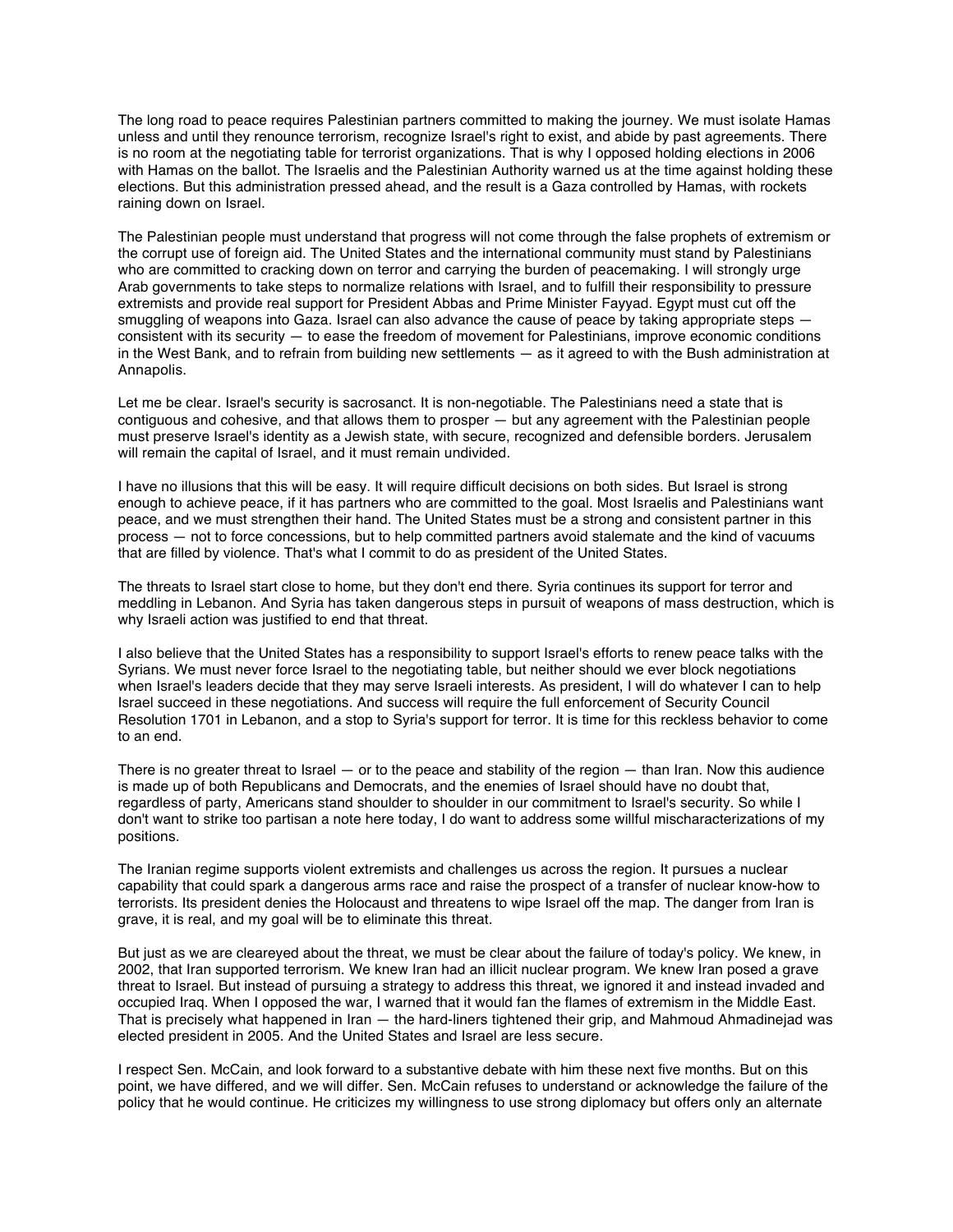reality — one where the war in Iraq has somehow put Iran on its heels. The truth is the opposite. Iran has strengthened its position. Iran is now enriching uranium and has reportedly stockpiled 150 kilos of low enriched uranium. Its support for terrorism and threats toward Israel have increased. Those are the facts, they cannot be denied, and I refuse to continue a policy that has made the United States and Israel less secure.

Sen. McCain offers a false choice: stay the course in Iraq, or cede the region to Iran. I reject this logic because there is a better way. Keeping all of our troops tied down indefinitely in Iraq is not the way to weaken Iran  $-$  it is precisely what has strengthened it. It is a policy for staying, not a plan for victory. I have proposed a responsible, phased redeployment of our troops from Iraq. We will get out as carefully as we were careless getting in. We will finally pressure Iraq's leaders to take meaningful responsibility for their own future.

We will also use all elements of American power to pressure Iran. I will do everything in my power to prevent Iran from obtaining a nuclear weapon. That starts with aggressive, principled diplomacy without self-defeating preconditions, but with a cleareyed understanding of our interests. We have no time to waste. We cannot unconditionally rule out an approach that could prevent Iran from obtaining a nuclear weapon. We have tried limited, piecemeal talks while we outsource the sustained work to our European allies. It is time for the United States to lead.

There will be careful preparation. We will open up lines of communication, build an agenda, coordinate closely with our allies, and evaluate the potential for progress. Contrary to the claims of some, I have no interest in sitting down with our adversaries just for the sake of talking. But as president of the United States, I would be willing to lead tough and principled diplomacy with the appropriate Iranian leader at a time and place of my choosing — if, and only if, it can advance the interests of the United States.

Only recently have some come to think that diplomacy by definition cannot be tough. They forget the example of Truman, and Kennedy and Reagan. These presidents understood that diplomacy backed by real leverage was a fundamental tool of statecraft. And it is time to once again make American diplomacy a tool to succeed, not just a means of containing failure. We will pursue this diplomacy with no illusions about the Iranian regime. Instead, we will present a clear choice. If you abandon your dangerous nuclear program, support for terror, and threats to Israel, there will be meaningful incentives — including the lifting of sanctions, and political and economic integration with the international community. If you refuse, we will ratchet up the pressure.

My presidency will strengthen our hand as we restore our standing. Our willingness to pursue diplomacy will make it easier to mobilize others to join our cause. If Iran fails to change course when presented with this choice by the United States, it will be clear  $-$  to the people of Iran, and to the world  $-$  that the Iranian regime is the author of its own isolation. That will strengthen our hand with Russia and China as we insist on stronger sanctions in the Security Council. And we should work with Europe, Japan and the Gulf states to find every avenue outside the U.N. to isolate the Iranian regime — from cutting off loan guarantees and expanding financial sanctions, to banning the export of refined petroleum to Iran, to boycotting firms associated with the Iranian Revolutionary Guard, whose Quds force has rightly been labeled a terrorist organization.

I was interested to see Sen. McCain propose divestment as a source of leverage — not the bigoted divestment that has sought to punish Israeli scientists and academics, but divestment targeted at the Iranian regime. It's a good concept, but not a new one. I introduced legislation over a year ago that would encourage states and the private sector to divest from companies that do business in Iran. This bill has bipartisan support, but for reasons that I'll let him explain, Sen. McCain never signed on. Meanwhile, an anonymous senator is blocking the bill. It is time to pass this into law so that we can tighten the squeeze on the Iranian regime. We should also pursue other unilateral sanctions that target Iranian banks and assets.

And we must free ourselves from the tyranny of oil. The price of a barrel of oil is one of the most dangerous weapons in the world. Petrodollars pay for weapons that kill American troops and Israeli citizens. And the Bush administration's policies have driven up the price of oil, while its energy policy has made us more dependent on foreign oil and gas. It's time for the United States to take real steps to end our addiction to oil. And we can join with Israel, building on last year's U.S.-Israel Energy Cooperation Act, to deepen our partnership in developing alternative sources of energy by increasing scientific collaboration and joint research and development. The surest way to increase our leverage in the long term is to stop bankrolling the Iranian regime.

Finally, let there be no doubt: I will always keep the threat of military action on the table to defend our security and our ally Israel. Sometimes there are no alternatives to confrontation. But that only makes diplomacy more important. If we must use military force, we are more likely to succeed, and will have far greater support at home